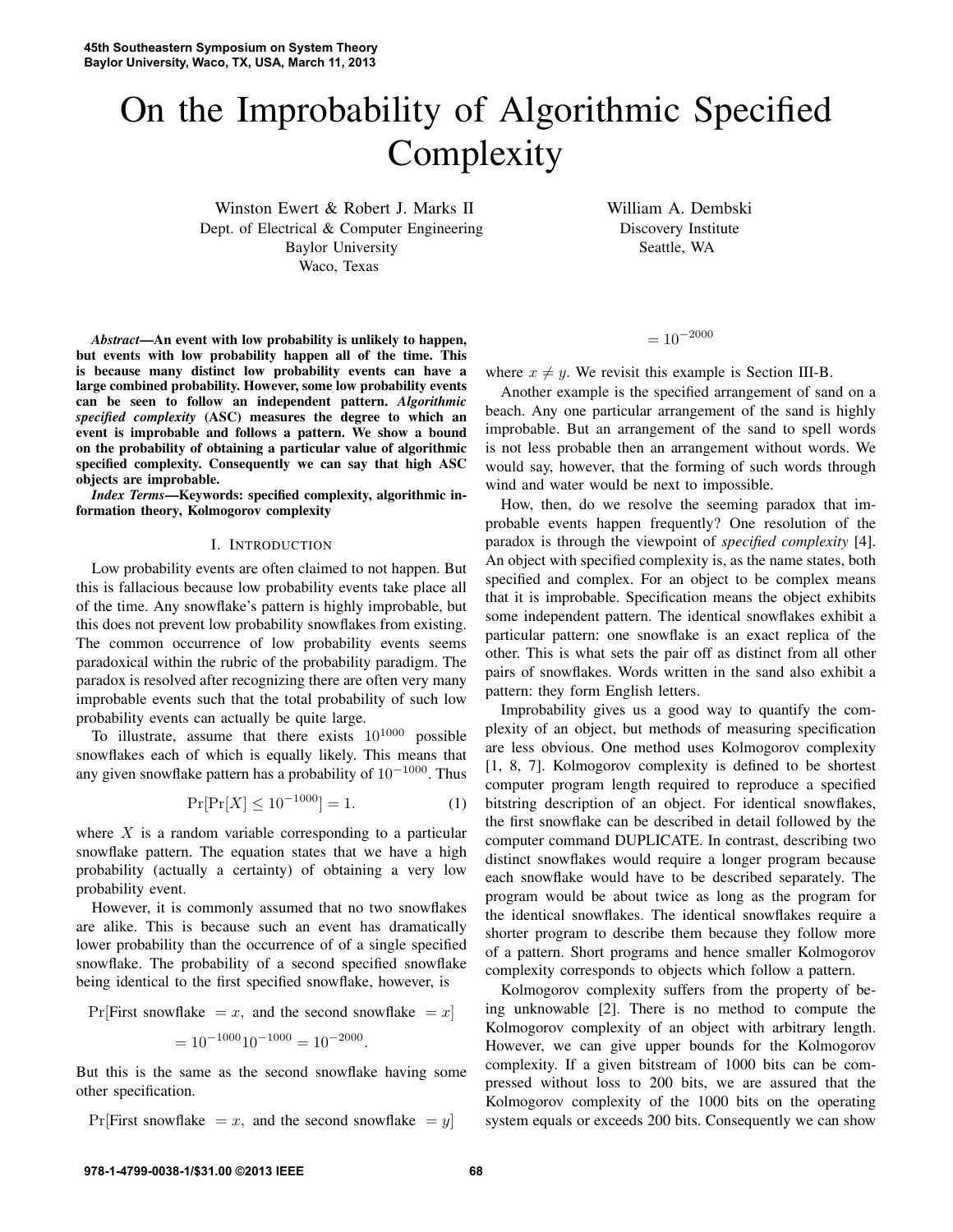from this bound that there is a pattern to the input, but we cannot determine whether there is a pattern we are missing. Additionally, Kolmogorov complexity quantities contain an unknown additive constant that allows it to be applicable to any computer language. The constant can be thought of as the length in bits of one computer language translating into another. As a result of any modeling using Kolmogorov complexity, the quantity is a useful theoretical construct [3].

Using conditional Kolmogorov complexity [6] we define *algorithmic specified complexity* (ASC) [5] as

$$
ASC(X, C, P) = -\log_2 P(X) - K(X|C)
$$

where

- $X$  is the object or event or under consideration
- $C$  is the context- the presumed information which can be used to describe the object
- $K(X|C)$  is the Kolmogorov complexity of X given C. This quantity can not be computed exactly but can be bounded.
- $P(X)$  is the probability of the occurrence of X.

By taking into account both the probability and the Kolmogorov complexity of an object, the ASC measures the degree to which an event fits the presumed probability distribution. The  $\log_2 P(x)$  term measures the complexity of the object, whereas  $-K(X|C)$  measures the specification. If an event happens which has a high ASC, we should conclude that since it has a low probability and the rare property of compressibility, it gives us strong indication to believe that the assumed probability distribution is incorrect.

The usefulness of this definition depends on the wide variety of constructs that are compressible. This includes for example simple pattern, such as "01" repeated 32 times. It also includes valid English text, which given a knowledge of the English language can be compressed. Its also include complex functioning systems because they can be described by their functionality rather then the system that produces that functionality. Thus Kolmogorov complexity captures a wide variety of objects that we deem "special." Thus we can usefully apply this metric to a wide variety of objects.

## II. A BOUND ON THE PROBABILITY OF ASC

The following theorem quantifies the unlikelihood of obtaining a high ASC event.

Theorem 1. *The probability of obtaining an object exhibiting*  $\alpha$  bits of ASC is less then or equal to  $2^{-\alpha}$ .

$$
\Pr[ASC(X, C, P) \ge \alpha] \le 2^{-\alpha} \tag{2}
$$

*Proof:*

$$
\Pr[ASC(X, C, P) \ge \alpha]
$$

$$
= \Pr[\log_2 P(X) - K(X|C) \ge \alpha]
$$

$$
= \Pr[P(X) \le 2^{-\alpha - K(X|C)}]
$$

Let  $\beta$  be the set of all events in the domain of X such that  $P(X) \leq 2^{-\alpha - K(X|C)}$ .

$$
\Pr[ASC(X, C, P) \ge \alpha] = \sum_{x \in \beta} P(x).
$$

The definition of  $\beta$  is such that we have an upper bound on  $P(x)$ . Thus

$$
\begin{array}{rcl} \Pr[ASC(X, C, P) \geq \alpha] & \leq & \sum_{x \in \beta} 2^{-\alpha - K(x|C)} \\ & = & 2^{-\alpha} \sum_{x \in \beta} 2^{-K(x|C)} . \end{array}
$$

Since Kolmogorov complexity can assume prefix free code [3], a distribution over all programs is defined by

$$
\Pr[X = x] = 2^{-K(x|C)}.
$$

 $\sum_{x \in \beta} 2^{-K(x|C)}$  is a summation over this distribution for some subset of the values, thus it less then or equal to one as dictated by the Kraft inequality [3].

$$
\Pr[ASC(X, C, P) \ge \alpha] \le 2^{-\alpha} \tag{3}
$$

This proves the theorem.

From the main result of Theorem 1 in (2),

$$
-\log_2 \Pr[ASC(X, C, P) \ge \alpha] \ge \alpha
$$

It is therefore unlikely to obtain a high value of ASC. Low probability events commonly occur, but high ASC events do not.

#### III. EXAMPLES

The definition of ASC uses both complexity and specification. We can look at various cases of these parameters to see how ASC is affected.

## *A. Uniform Specification and Complexity*

*1) Compressible Sequences:* Suppose that we have 256 items each with equal probability of occurring and each of the same compressed length. The only way for 256 items to all have the same minimum length is to use 8 bit codes for all of them. For any item in the collection we then have

$$
ASC(X, C, P) = -\log_2 P(X) - K(X|C)
$$

$$
= -\log_2 \frac{1}{256} - 8
$$

$$
= 8 - 8
$$

$$
= 0 \text{ bits of ASC}
$$

And the bound on 0 bits of ASC is

$$
Pr[ASC(X, C, P) > 0] \le 2^{-0} = 1
$$

The probability in this case is clearly 1 because all objects will have the same ASC.